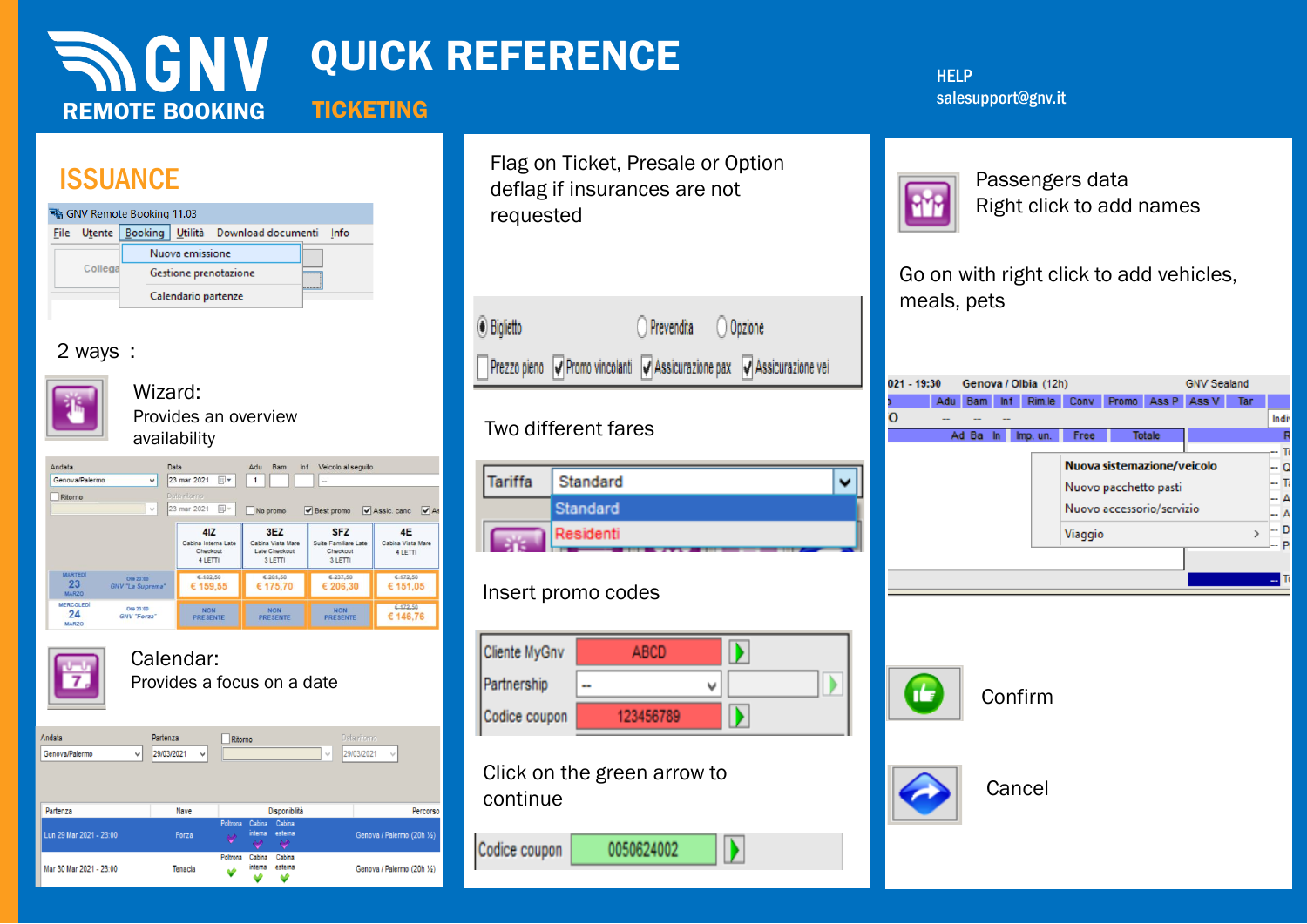#### **INGNY** QUICK REFERENCE **HELP** salesupport@gnv.itSEARCH- CANCELLATION- PRESALE-TICKET CONVERSION REMOTE BOOKING TICKET RESEARCH **CANCELLATION** CANCELLATION **CANCELLATION** Search the ticket by: Click on «Booking» **»** «Gestione Prenotazione» Booking » Gestione Prenotazioni Search the presale/option by Booking » Gestione Prenotazioni Click on Click again  $\left( \frac{1}{\prod_{i=1}^{n}}\right)$  to confirm cancellation GNV Remote Booking 10.4 Utilità File Utente

Click on

To end the conversion process click "Conferma".

**CONVERSIONE PREVENDITA Totale INCASSO** 

240,50€

Click again  $\bigcirc$  to confirm

 $\Box$  Invia a

Annulla

Assicute Pax | Assicute Vei

**CONVERSIONE** 

On your right will get the differece to cash

THERE

Q

Ø

**INCASSO** 

319,88

Conferma

Click here

**O.** 

Click on «Ricerca»

Insert ticket number or date

| Ricerca Biglietti                                                                                                  |                 |                |                |                |                         |             |                     |
|--------------------------------------------------------------------------------------------------------------------|-----------------|----------------|----------------|----------------|-------------------------|-------------|---------------------|
| C Proprie emissioni nel periodo<br>Biglietto numero<br>Ricerca<br>GN<br>11/07/2017<br>11/07/2017<br>$\blacksquare$ |                 |                |                |                |                         |             |                     |
| Biglietto                                                                                                          | ID prenotazione | Tipo           | Titolare       | Percorso       | Partenza                | Age         | Emissione           |
| GN-09380225                                                                                                        | 70389038155     | Corsa semplice | Scarfi Lorenzo | Genova/Palermo | Gio 16 Nov 2017 - 22:00 | <b>P999</b> | 11/07/2017<br>09:48 |

Nuova emissione Gestione prenotazi

Calendario partenze

Q

Select the ticket and click on «Conferma»

#### **ALERT**

In case of a return ticker click NO if you want to see only one way

| DLL Biglietti 2017 |                                                              |    |         |  |
|--------------------|--------------------------------------------------------------|----|---------|--|
|                    | Si vuole richiamare anche il biglietto di ritorno collegato? |    |         |  |
|                    |                                                              | No | Annulla |  |



## Refund percentage

| <b>PERIODO PRIMA DELLA PARTENZA   PERCENTUALE DI PENALE</b> |            |
|-------------------------------------------------------------|------------|
| FINO A 20 GIORNI                                            | -25%       |
| DA 19 GIORNI FINO A 4 GIORNI                                | <b>30%</b> |
| DA 3 GIORNI FINO A 2 ORE                                    | 50%        |
| DOPO LE 2 ORE PRIMA                                         | 100%       |

No refund in case of partial cancellation No refund in case of NO-SHOW